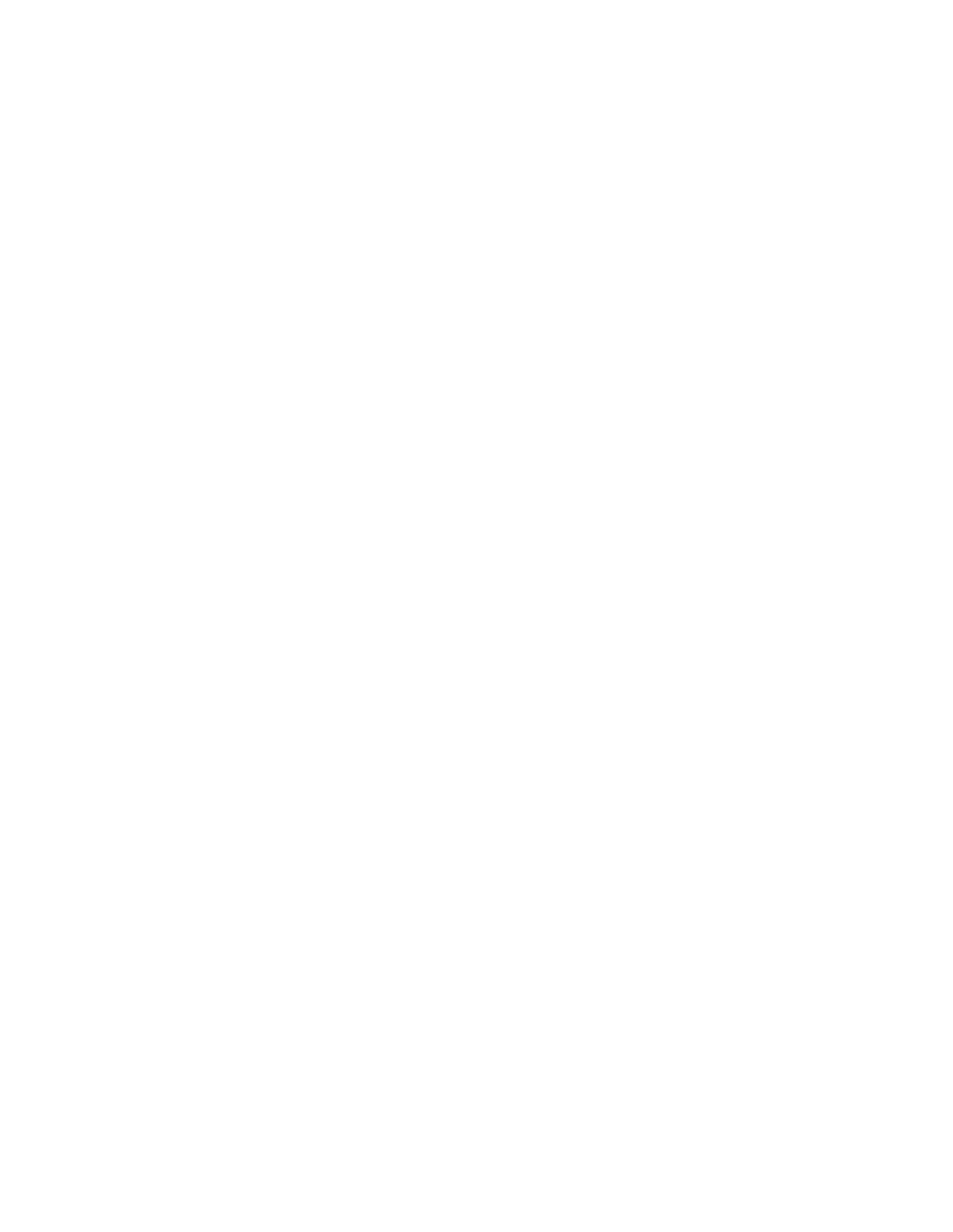### **BURKE, Justice.**

[¶1] Brett Cramer brought suit against the owner and the operator of the Caballo Mine, seeking to hold them liable for damages he suffered in an accident that occurred while he was working at the mine site. The trial resulted in a jury verdict against Mr. Cramer, and the district court entered judgment against him. Mr. Cramer appeals, claiming that the district court erred in numerous pretrial and trial rulings. We conclude that no reversible errors have been demonstrated, and affirm the judgment entered by the district court.

### *ISSUES*

[¶2] Mr. Cramer presents a list of seven issues for our consideration. To facilitate their discussion, we have placed them in this order:

> 1. Did the district court err in granting summary judgment and denying a *Campen* motion regarding punitive damages?

> 2. Did the district court err in refusing to allow evidence at trial of Defendants" policy of not maintaining, preparing, or inspecting mine property for purposes of the safety of visitors?

> 3. Did the district court err in refusing discovery regarding Defendants' policy of not maintaining, preparing, or inspecting mine property for purposes of the safety of visitors?

> 4. Did the district court err in dismissing Plaintiff"s claim for damages for violation of duties imposed by contract?

> 5. Did the district court err in refusing to allow Plaintiff"s expert to testify at trial regarding the applicable standard of care and Defendants" breach of the standard of care?

> 6. Did the district court err in refusing to allow Plaintiff"s expert to testify at trial, following a written request from the jury, regarding Defendants' violation of MSHA provisions?

> 7. Did the district court violate the Wyoming Constitution and Wyoming law by applying collateral estoppel to Plaintiff"s claim of cervical injuries?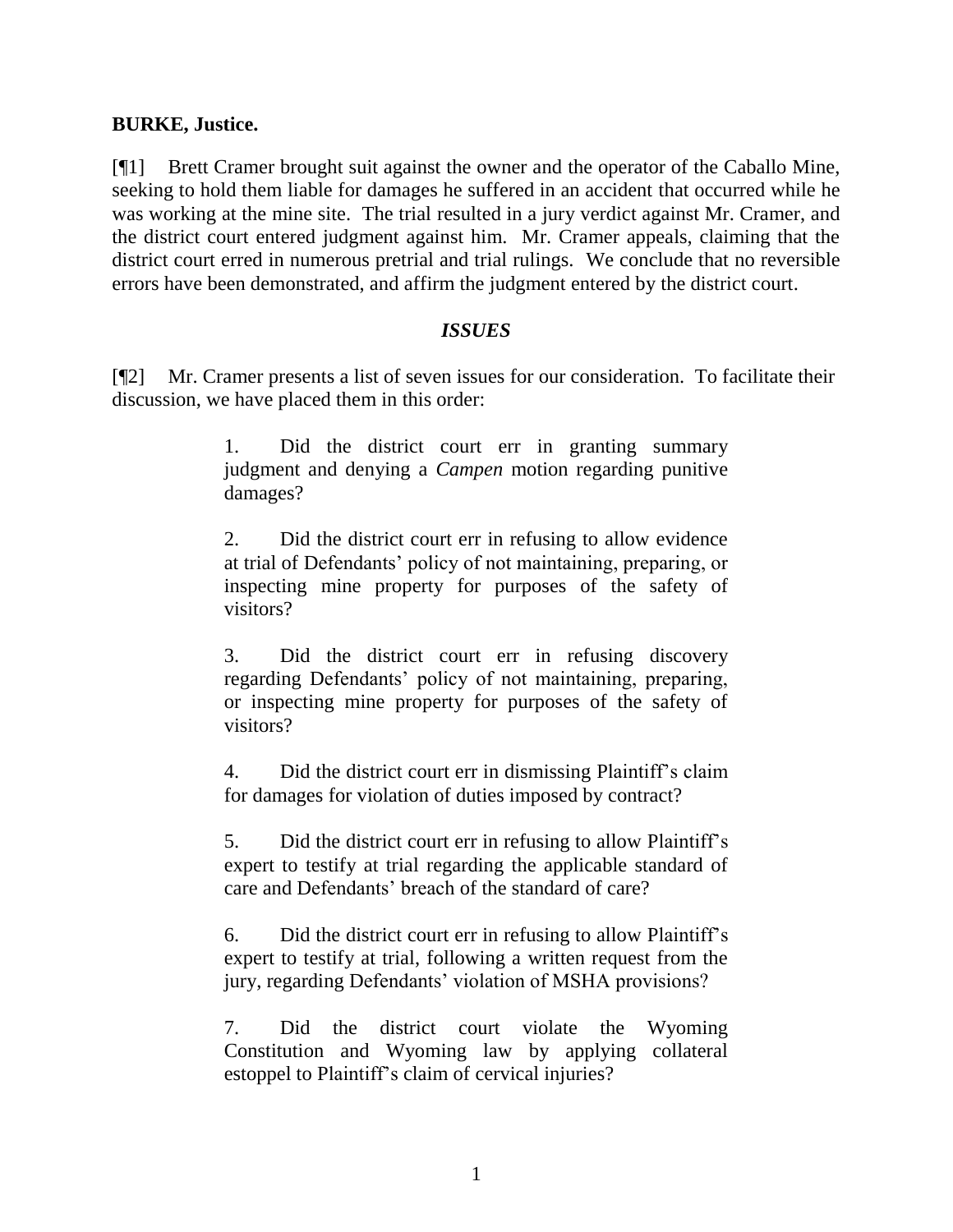## *FACTS*

[¶3] The Caballo Mine is a large surface coal mine located in Wyoming"s Powder River Basin. It is owned and operated by two affiliated companies, Powder River Coal, LLC, and Caballo Coal Company (collectively "PRC"). On October 18, 2002, Mr. Cramer, an employee of Weld Test Inspection & Service, went to the Caballo Mine to perform ultrasonic testing on a large coal shovel. After some of the tests were finished, the shovel had to be moved to allow Mr. Cramer access to additional parts of the shovel. One PRC employee operated the shovel. Mr. Cramer climbed up a ladder leaned against the shovel so he could tell when the shovel had moved into the correct position. Another PRC employee was on the ground relaying Mr. Cramer's signals to the operator. As the shovel rotated, oil leaked out, and the wind blew the oil over Mr. Cramer where he stood on the ladder. He either jumped or fell from the ladder, and was injured.

[¶4] After the accident, a PRC employee offered to call for emergency assistance, but Mr. Cramer declined, saying that he was able to drive his truck. He drove to the hospital, where he received medical treatment for his injuries. Later, he filed a worker's compensation claim for his medical expenses. The Workers" Safety & Compensation Division awarded benefits to Mr. Cramer for the injuries to his foot and knee, but denied his claim for compensation for his neck injuries on the basis that Mr. Cramer had not proven that they were caused by his workplace accident. That decision was affirmed on appeal. *Cramer v. State ex rel. Wyoming Workers' Safety & Comp. Div.*, 2005 WY 124, 120 P.3d 668 (Wyo. 2005).

[¶5] Mr. Cramer then filed various claims against PRC in the district court. The district court granted a motion to dismiss a claim entitled "Claim for Damages for Violation of Duties Imposed by Statute, Regulation and Contract," ruling that it did not state a viable cause of action. It also dismissed Mr. Cramer"s claims relating to his neck injuries on the basis that it had previously been determined in the worker"s compensation case that the injury was not caused by the accident at the mine. Mr. Cramer appeals the dismissal of these two causes of action.

[¶6] Mr. Cramer"s complaint also included a claim for punitive damages against PRC. In it, he alleged that PRC required all visitors and contractors who entered the mine site to sign a document entitled "PRCC Assumption of Risk – Release of Liability and Notice of Warning – Company Warning Visitor that the Premises may be Dangerous and Hazardous." The language of this Release will be detailed below, but in brief, it warned visitors of the possible presence of dangers and hazards, and contained a release of liability and waiver of claims against PRC. Mr. Cramer alleged that the Release violated applicable laws, regulations, and public policy, and that its use by PRC constituted willful and wanton conduct sufficient to warrant the imposition of punitive damages. Mr. Cramer appeals various rulings by the district court relating to this Release and his claim for punitive damages based on it.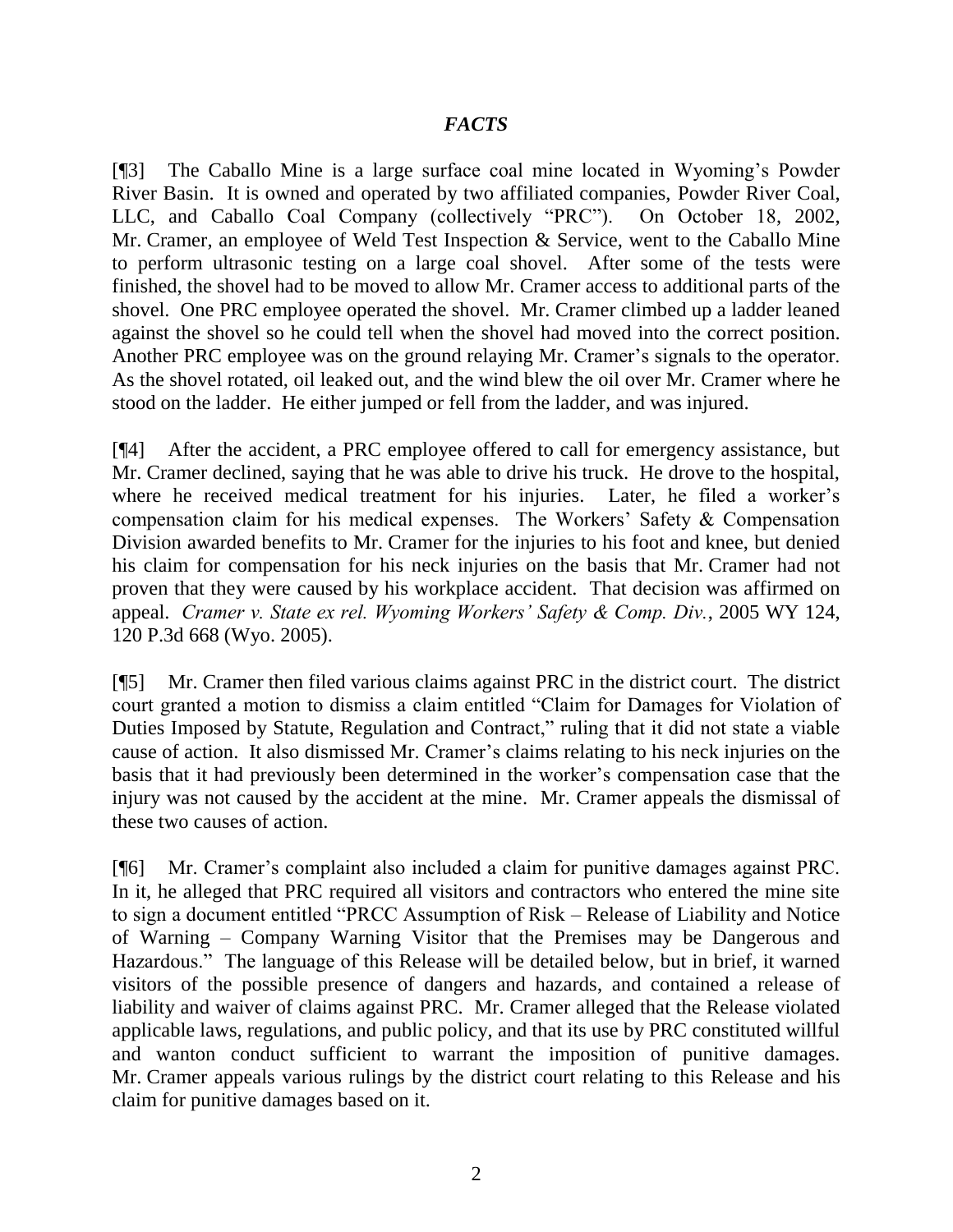[¶7] The case proceeded to trial on claims of negligence. The jury rendered a verdict finding Mr. Cramer 55% at fault, Powder River Coal 25% at fault, and Caballo Coal Company 20% at fault. Because Mr. Cramer was allocated more than 50% of the fault, he was denied recovery pursuant to Wyoming"s Comparative Fault statute, Wyo. Stat. Ann. § 1-1-109 (LexisNexis 2007). The district court entered judgment in favor of the Defendants. Mr. Cramer appeals several decisions made by the district court on pretrial discovery issues and evidentiary questions that arose during the trial. Additional facts will be discussed as they relate to the individual issues.

#### *DISCUSSION*

#### *The Release*

[¶8] Three issues relating to the Release are raised in Mr. Cramer"s appeal. Before considering these individual issues, we begin with an overview of the Release and the proceedings relating to it. PRC required visitors to the mine site to sign the Release. Contractors like Mr. Cramer were considered visitors, and Mr. Cramer had signed a copy of the Release before beginning his work at the mine site. The Release included a provision by which the visitor:

> waives and releases and (to the extent permitted by Law) agrees to indemnify, defend, and hold harmless [PRC], their agents, and employees from and against any and all claims for injury to any person (including death) or damage to any property (including claims for exemplary damages) and litigation expenses (including reasonable attorney fees) arising from or connected in any way with Visitor's occupation or use of the premises.

The Release also contained the following language:

WARNING! CONDITION OF PREMISES: Visitor understands that the area contains active mining operations and numerous hazardous conditions, such as rough and unstable surface, active haulage roads, open pits, blasting, operating heavy equipment and equipment shops, electrical lines and equipment, railroads and rail traffic, coal preparation and handling facilities, rattlesnakes, and other natural and artificial hazards. The Company further warns that they have not maintained, prepared, or inspected the premises for purposes of Visitor. The Company does not represent that the premises are safe or suitable for Visitor's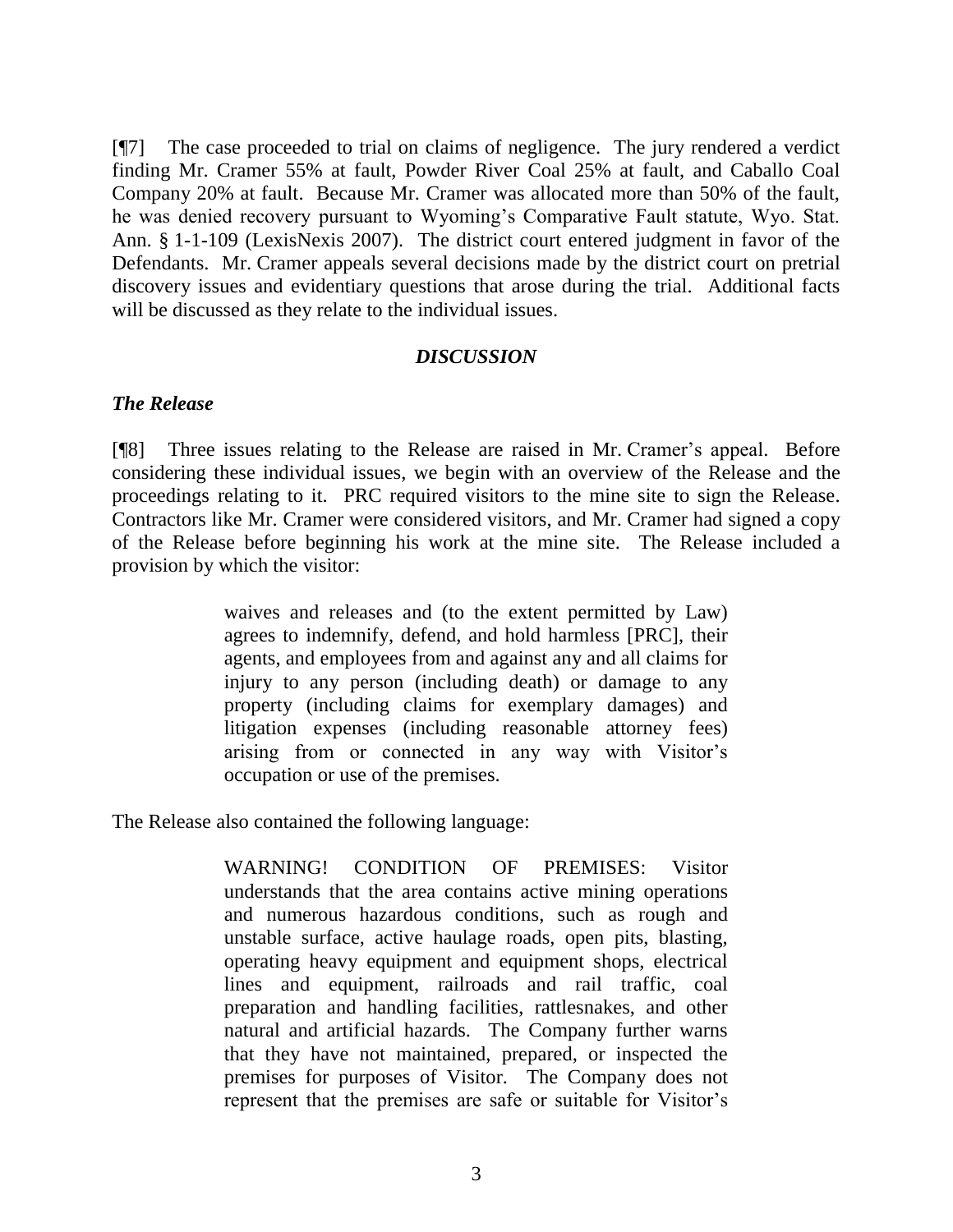presence on the mine property without release of liability and waiver of claims.

[¶9] In his initial complaint, Mr. Cramer alleged that PRC"s use of the waiver and release to discourage and preclude workers from filing personal injury claims against PRC was illegal and contrary to public policy. He appeared to anticipate that PRC would assert that Mr. Cramer's personal injury claims were barred by the Release he had signed. That, he alleged, constituted willful and wanton conduct sufficient to justify a punitive damage claim against PRC.

[¶10] From the outset, however, PRC declined to assert the waiver and release of liability as a defense to Mr. Cramer's claims. Because it did not use the Release to discourage or preclude Mr. Cramer from bringing his claims, PRC asserted that it had not engaged in the conduct alleged to be willful and wanton, and on that basis moved to dismiss the punitive damages claim. In conjunction with its motion to dismiss, PRC also filed a motion for protective order, asserting that it was not required to respond to Mr. Cramer"s discovery requests relating to his punitive damage claim.

[¶11] In response to PRC"s motions, Mr. Cramer shifted the focus of his punitive damages claim away from the waiver and release of liability, and toward the statement in the Release that "The Company further warns that they have not maintained, prepared, or inspected the premises for purposes of Visitor." He insisted that this statement in the Release represented a written company policy not to maintain the mine site so it was safe for visitors. The existence of this policy, Mr. Cramer asserted, was sufficiently egregious to warrant punitive damages. The district court allowed Mr. Cramer to amend his complaint in an effort to reflect and clarify this new basis for the punitive damages claim.

[¶12] PRC consistently asserted that the Release did not reflect a company policy, but rather a warning that hazards existed on the mine site. When questioned about the form, one PRC representative provided this explanation:

> I think it's fair to say that when we enter into a contract with someone, we tell them that we are doing, with regard to the premises, that which is required by law; and they do what is required by them by law; and we"re not undertaking any additional responsibilities. . . . I"m not sure that "policy" is the right word but [the Release] warns people that come on the property that the area is  $-$  contains active mining operations, and hazards. And I think its intention likely was, when it was drafted, to tell people that we're not assuming any additional obligations with regard to you, other than those that are already imposed on us by law.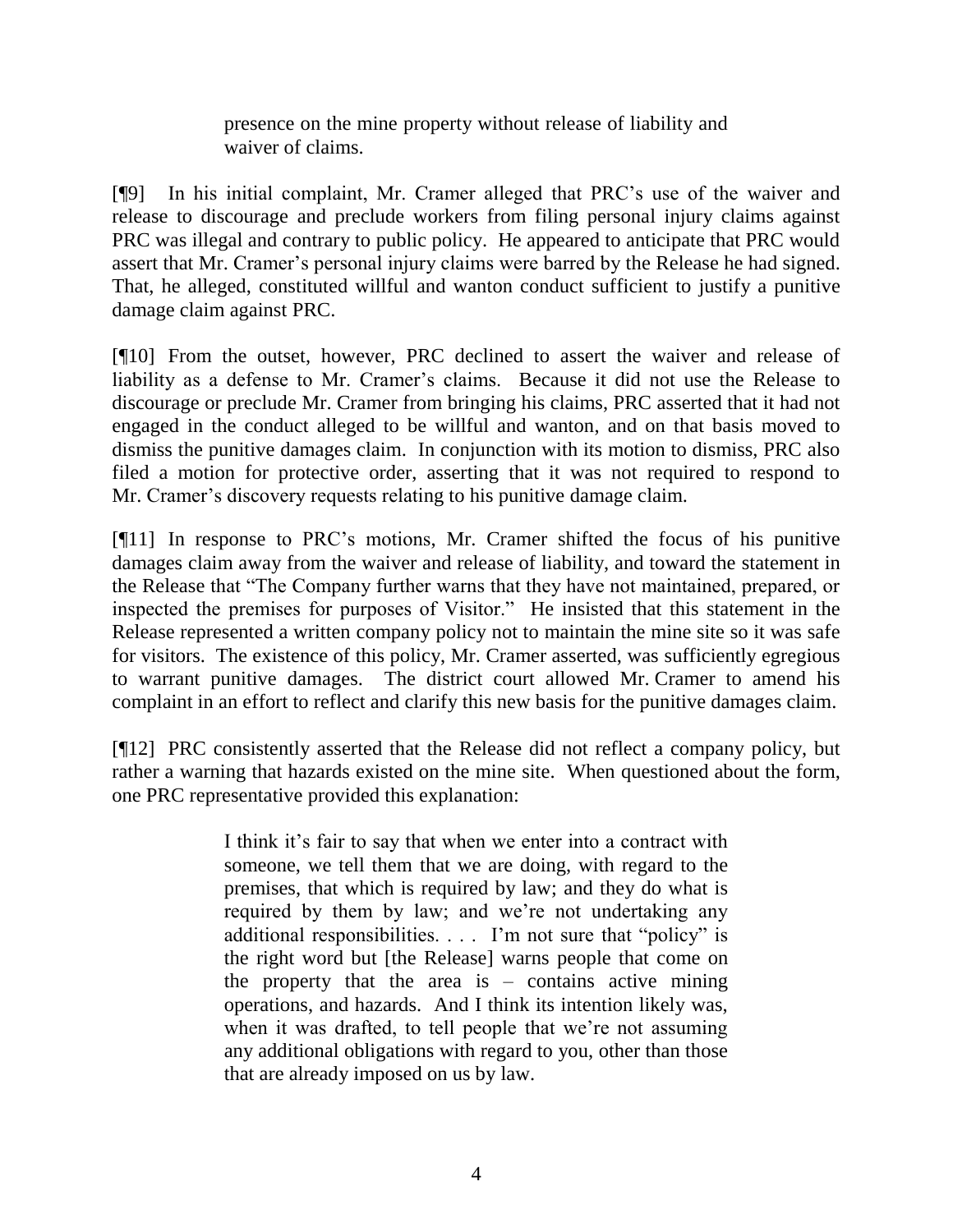[¶13] Throughout pretrial proceedings, the parties sharply disputed the meaning and significance of the Release. Their disagreements were raised before the district court numerous times in the context of discovery disputes and motion hearings. As a result, the district court issued several different rulings and decisions regarding the Release. Because these rulings are interrelated, it can be difficult to separate out for analysis the individual issues listed in Mr. Cramer's appeal. However, we will consider in turn each of the three issues raised by Mr. Cramer.

# *Issue 1: Limiting discovery concerning PRC's financial status and ruling that Mr. Cramer could not present his punitive damages claim to the jury*

[¶14] As noted above, PRC filed motions for protective orders, asserting that it should not be forced to respond to Mr. Cramer"s discovery requests for financial information relating to his punitive damages claim. The district court eventually granted protective orders to PRC, and Mr. Cramer appeals that decision. Because "the trial court has broad discretion in controlling discovery," we review decisions relating to discovery for abuse of discretion. *Global Shipping & Trading v. Verkhnesaldincky Metallurgic Co.*, 892 P.2d 143, 145 (Wyo. 1995).

[¶15] PRC"s motions referred to the case of *Campen v. Stone*, 635 P.2d 1121, 1132 (Wyo. 1981), in which we adopted an "approach and procedure for the discovery and presentation of evidence of financial status of a defendant when punitive damages are sought." The first two steps in that procedure are as follows:

> 1. The plaintiff may claim in his complaint a right to punitive damages and then seek pretrial discovery of a defendant's wealth.

> 2. Defendant may move for a protective order requiring the plaintiff to make a prima facie showing to the trial court that a viable issue exists for punitive damages. Upon such a showing, the pretrial discovery would be allowed.

## *Id.*

[¶16] In response to PRC"s motions, Mr. Cramer submitted a brief "in connection with the prima facia [sic] showing under *Campen v. Stone*," in which he claimed that PRC"s "conduct in connection with this matter is appalling." He asserted that his injuries were "not the result of mere inadvertence on the part of [PRC], but instead resulted from [PRC"s] consistent disregard of applicable safety standards." This disregard of safety was, he claimed, the result of the policy set forth in the Release against maintaining a safe mine site, and had caused or contributed to his injuries. Mr. Cramer asserted that this disregard of safety constituted wanton and willful misconduct sufficient to warrant the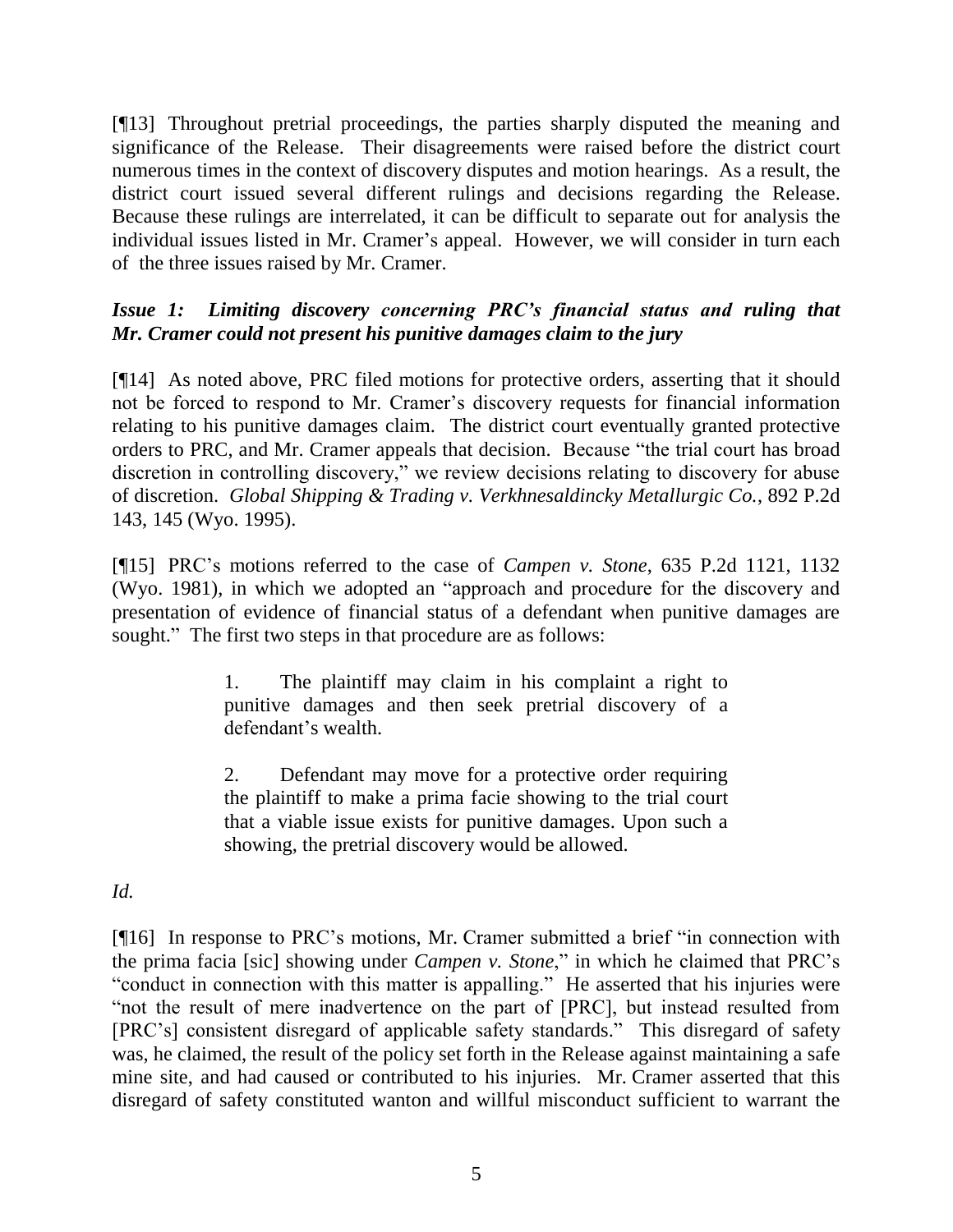imposition of punitive damages. Not surprisingly, PRC disputed these claims. It maintained that Mr. Cramer had not come forward with any facts demonstrating wanton and willful misconduct on the part of PRC. The district court ruled in favor of PRC.

[¶17] We have explained that punitive damages "are to be awarded only for conduct involving some element of outrage, similar to that usually found in crime. . . . We have approved punitive damages in circumstances involving outrageous conduct, such as intentional torts, torts involving malice and torts involving willful and wanton misconduct." *Weaver v. Mitchell*, 715 P.2d 1361, 1369-70 (Wyo. 1986). Willful and wanton misconduct is the intentional doing, or failing to do, an act in reckless disregard of the consequences and under circumstances and conditions that a reasonable person would know that such conduct would, in a high degree of probability, result in harm to another. *Mayflower Rest. Co. v. Griego*, 741 P.2d 1106, 1115 (Wyo. 1987). "The aggravating factor which distinguishes willful misconduct from ordinary negligence is the actor"s state of mind. In order to prove that an actor has engaged in willful misconduct, one must demonstrate that he acted with a state of mind that approaches intent to do harm." *Bryant v. Hornbuckle*, 728 P.2d 1132, 1136 (Wyo. 1986) (internal citation omitted).

[¶18] Our gleaning of the record yielded, in addition to the language of the Release, the following list of facts asserted by Mr. Cramer in support of his punitive damages claim: (1) PRC violated federal regulations by failing to designate a representative to inspect for hazardous conditions once per shift; (2) PRC violated federal regulations by operating the shovel "in the presence of any person exposed to a hazard from its operation," *i*.*e*. Mr. Cramer; (3) PRC provided inadequate safety training to its employees; (4) the PRC employees involved in Mr. Cramer's injury did not have an immediate supervisor that day; (5) PRC"s employees had done work on the shovel that allowed the oil to spill out, and knew or should have known that it could happen again; (6) the PRC employees directed Mr. Cramer to climb up the ladder to help reposition the shovel; (7) oil spilled on Mr. Cramer while he was on the ladder; and (8) Mr. Cramer fell or slipped off of the ladder and was injured as a result.

[¶19] If proven, these facts could be sufficient to support a claim of ordinary negligence, the claim ultimately rejected by the jury. But even if proven, and even in conjunction with the Release language, these facts do not demonstrate outrageous conduct, willful and wanton misconduct, or a state of mind approaching intent to do harm. The facts are insufficient to justify punitive damages, and so we agree with the district court that Mr. Cramer failed to make a *prima facie* showing of a viable punitive damages claim. On that basis, we affirm the district court's decision to deny Mr. Cramer's efforts to obtain discovery concerning PRC"s financial status.

[¶20] At the same hearing in which the district court heard argument pursuant to the *Campen* procedures, it also considered PRC"s motion for summary judgment against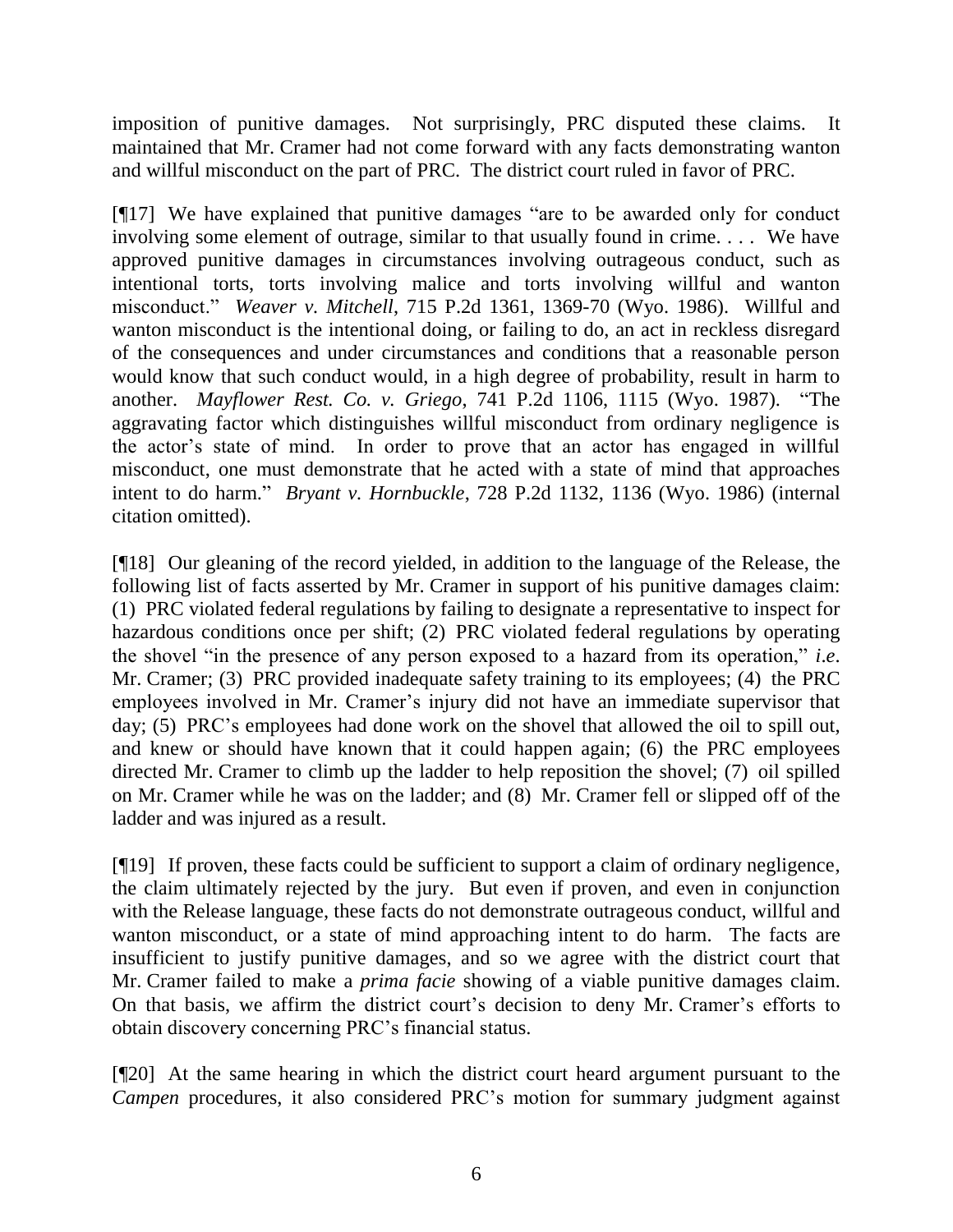Mr. Cramer"s punitive damages claim. On the basis that Mr. Cramer did not make a *prima facie* showing that he was entitled to punitive damages, the district court also granted PRC"s motion. The facts asserted by Mr. Cramer, even if proven, would not be sufficient to support an award of punitive damages, so it follows that Mr. Cramer did not raise genuine issues of material fact with regard to his punitive damages claim. PRC was entitled to judgment as a matter of law on this claim, and the district court did not abuse its discretion in ruling that Mr. Cramer could not present his punitive damages claim to the jury.

# *Issue 2: Exclusion of the Release from evidence*

[¶21] As stated above, the Release was the subject of numerous disputes. At one point, the district court had before it PRC"s motion for a protective order and Mr. Cramer"s contrary motion to compel discovery of information relating to the punitive damages claim. The district court ruled that the Release "does not amount to a declaration of policy on the part of Defendants or an admission that they do not maintain a safe mine site. Nor is it evidence of same." (Footnote omitted.) As the district court further explained:

> At best, the release form is a misguided effort to facially insulate Defendants from liability for damages to nonemployee third parties. At worst, it is an undisguised attempt to forestall and even perhaps intimidate such individuals against filing suit for damages sustained on mine property. *In either event, the release form does not bespeak a policy to maintain an unsafe mine site.* Other language in the release form tends to this conclusion.

(Emphasis added.) On this same basis, the district court later issued its Memorandum of Pretrial Conference, expressly limiting Mr. Cramer's use of the Release as evidence at trial:

> [T]he court determines the release form may not be used in Plaintiff"s case-in-chief because it is of marginal relevance and has the potential to mislead and confuse the jury – even if otherwise admissible. *See* W.R.E. 403. However, Plaintiff may be entitled to use the release form in cross-examination. On this question the court RESERVES RULING.

On appeal, Mr. Cramer challenges the district court's refusal to allow the Release into evidence in his case-in-chief.

[¶22] We review a district court"s decisions regarding evidence for abuse of discretion: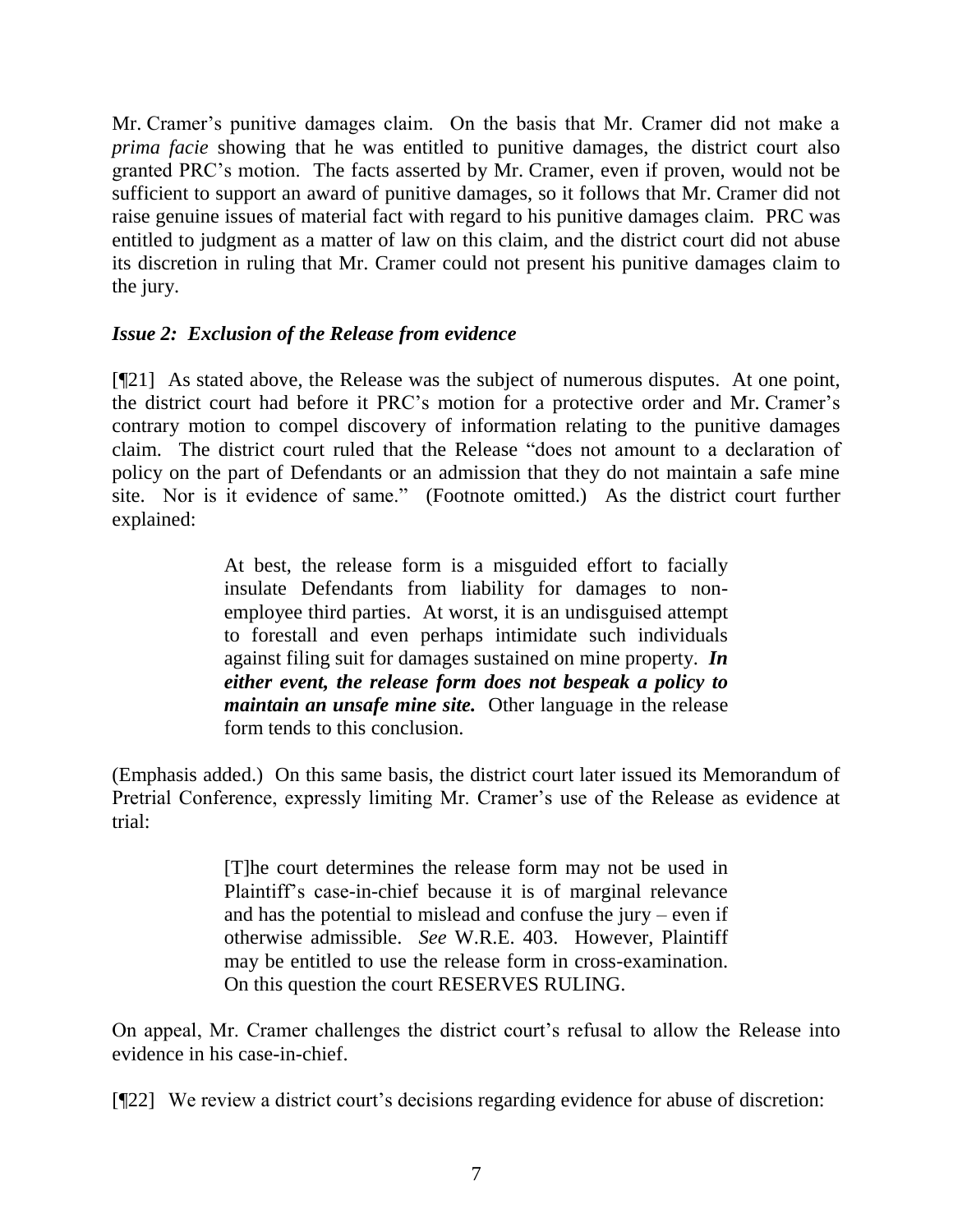Evidentiary rulings are within the sound discretion of the trial court and include determinations of the adequacy of foundation and relevancy, competency, materiality, and remoteness of the evidence. This Court will generally accede to the trial court"s determination of the admissibility of evidence unless that court clearly abused its discretion. We have described the standard of an abuse of discretion as reaching the question of the reasonableness of the trial court's choice. . . . In the absence of an abuse of discretion, we will not disturb the trial court's determination.

*Teniente v. State*, 2007 WY 165, ¶ 54, 169 P.3d 512, 529 (Wyo. 2007) (internal citations and punctuation omitted).

[¶23] We begin by considering the district court's conclusion that the Release was "of" marginal relevance." W.R.E. 401 defines relevant evidence as "evidence having any tendency to make the existence of any fact that is of consequence to the determination of the action more probable or less probable than it would be without the evidence." *Evenson v. State*, 2008 WY 24, ¶ 26, 177 P.3d 819, 827 (Wyo. 2008). Regardless of whether the Release reflected a company policy against maintaining a safe mine site, it was a statement made by PRC that, when considered by the jury, could tend to make it more likely that PRC had breached its duty of taking reasonable precautions to protect visitors from foreseeable hazards. On this basis, the Release does appear to have been relevant evidence.

[¶24] But not all relevant evidence is admissible. W.R.E. 403 provides that, "Although relevant, evidence may be excluded if its probative value is substantially outweighed by the danger of unfair prejudice, confusion of the issues, or misleading the jury." The district court excluded the Release from evidence on the basis that it was potentially misleading and confusing to the jury. Like the issue of relevance, "the balancing of prejudice against probative worth is ordinarily a discretionary matter for the trial court." *Miller v. State*, 784 P.2d 209, 211 (Wyo. 1989).

[¶25] We have reviewed the parties" numerous pretrial arguments about the Release, and observe that the arguments themselves suggest that the Release had the potential to confuse and mislead the jury. For example, Mr. Cramer often asserted that the Release was "illegal." The jury could have been misled into speculation about whether PRC had been or should be subject to civil penalties, or even criminal sanctions. The jury might also have been confused about why Mr. Cramer was bringing a negligence claim against PRC when he had signed the Release with an explicit waiver and release of liability. In either example, the jury's attention would have been diverted from the negligence claim it was asked to decide. The district court might have tried to overcome the confusion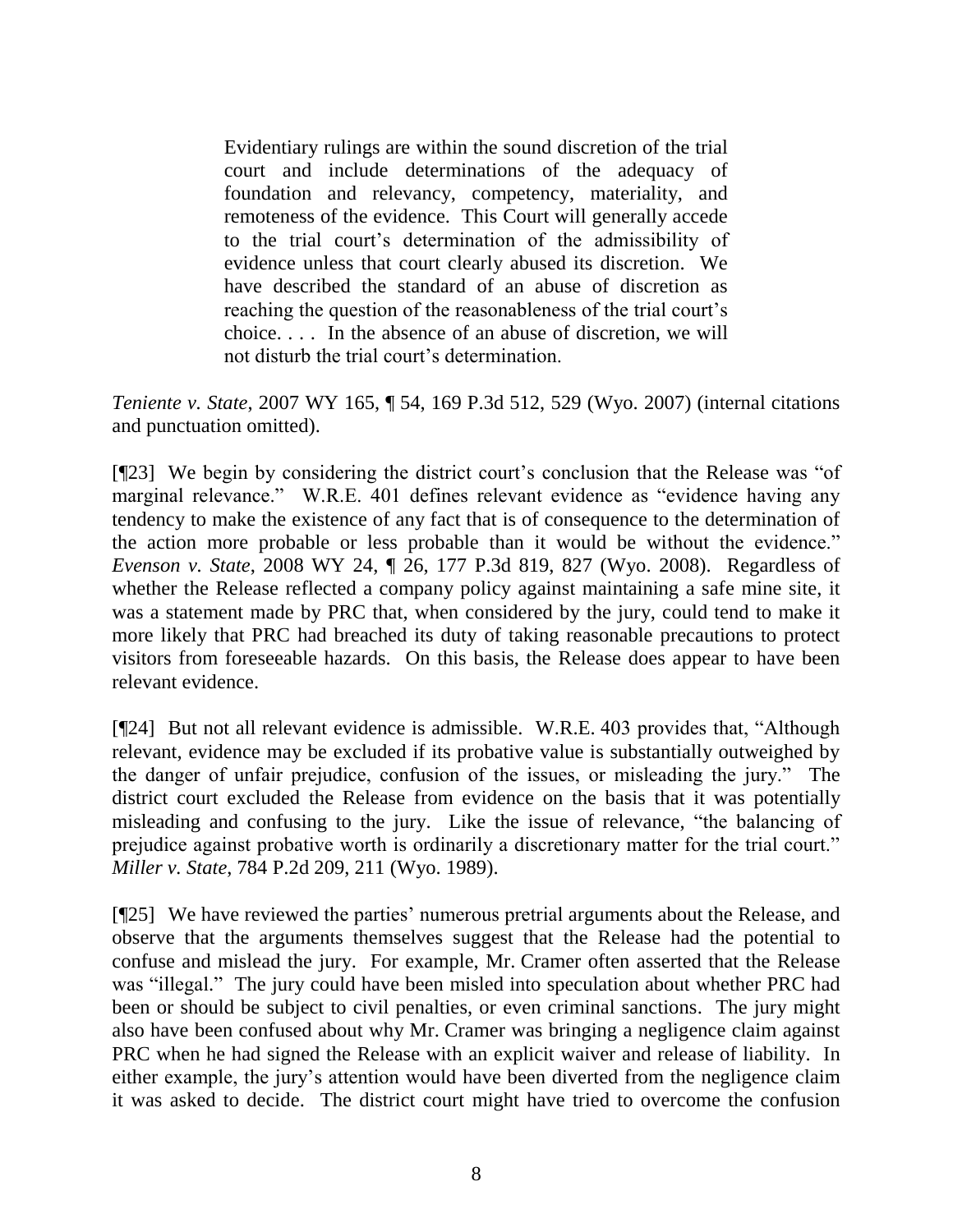with jury instructions, but given its conclusion that the Release was only marginally relevant, it was not unreasonable for the district court instead to exclude the Release from evidence pursuant to W.R.E. 403.

### *Issue 3: Limiting discovery regarding the Release*

[¶26] Before ruling that the Release was not admissible, the district court had granted a number of PRC's motions for protective orders, and denied some of Mr. Cramer's motions to compel discovery regarding the Release. On appeal, Mr. Cramer challenges these limitations on his discovery. Again, we review the district court's discovery decisions for abuse of discretion.

 $[$ [[27] The district court's decision that the Release was inadmissible does not, by itself, mean that Mr. Cramer could not attempt to discover information about the Release. Discovery is allowed not only for admissible information, but also for information "reasonably calculated to lead to discovery of admissible evidence." W.R.C.P. 26(b)(1). For the most part, however, Mr. Cramer has not specified the discovery information he was unable to obtain, and so has not explained how that information was reasonably calculated to lead to discovery of admissible evidence.

[¶28] The district court ruled that PRC would not be required to answer a number of interrogatories, requests for admissions, and requests for production of documents relating to the Release. Nowhere in Mr. Cramer"s brief does he specify which of those discovery requests he claims PRC should have been required to answer, nor does he suggest how discovering that information might have helped his case. We combed though the record, and learned that several of the discovery requests not answered by PRC related to PRC"s financial status. As previously reviewed, Mr. Cramer was not entitled to discover this information because he did not make a *prima facie* showing of a viable punitive damages claim.

[¶29] Other discovery requests not answered by PRC included questions about who drafted the language and when, how many visitors had signed the Release over the years, what their names were, how many of them had been injured, and how many of them filed or failed to file claims against PRC. The information sought by these discovery requests may have been relevant to Mr. Cramer's punitive damages claim as first presented – that is, to his claim that PRC"s use of the Release to discourage and prevent personal injury claims was illegal. But in connection with the punitive damages claim set forth in his amended complaints – that is, that the Release represented company policy that caused or contributed to Mr. Cramer"s injuries – he does not explain how the answers might have led to admissible evidence. The information would not have helped Mr. Cramer establish that the actions of PRC"s employees conformed to the statements in the Release, so that the Release caused or contributed to the injuries suffered by Mr. Cramer.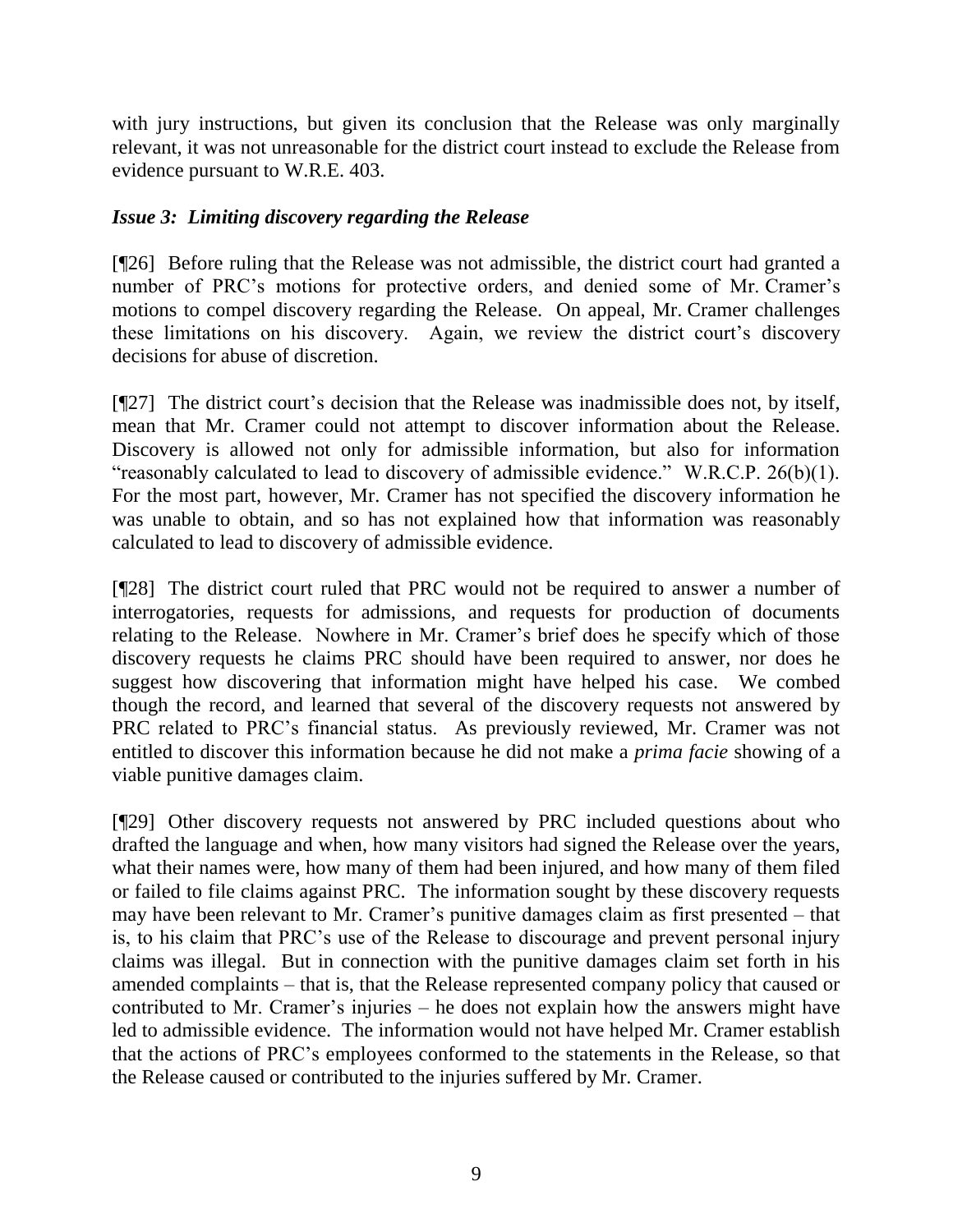[¶30] Mr. Cramer does specify certain deposition questions that he claims should have been answered. Pursuant to W.R.C.P. 30(b)(6), PRC designated a witness to testify "regarding punitive damage issues." Early in the deposition, the parties renewed their disagreement about what discovery was appropriate concerning the Release. They telephoned the district court, who ruled that Mr. Cramer was "entitled to inquire about what you believe is the policy reflected by that form," but that he could not ask questions about the "history of the form." More specifically, the district court allowed Mr. Cramer's counsel to ask, with regard to the Release, "Is this your policy?" In response to that question, the witness indicated that it was not a policy.

[¶31] Counsel for Mr. Cramer attempted to follow up with questions such as "[W]as the form and the statements in it reviewed by Powder River Coal management before implementation of the form?" and "Do you know why PRC adopted the statements in the form that they would not, quote, "Maintain, prepare, or inspect the premises for purposes of the safety of employees of third parties"?" These questions relate directly to the "history of the form," and the district court had already ruled that PRC did not have to respond to such questions. In another telephone conference held while the deposition was in progress, the district court reaffirmed that the PRC witness was not required to answer these questions.

[¶32] Mr. Cramer has not shown that the district court erred in this ruling, because he has not shown how the answers to questions about the history of the Release might have yielded or led to admissible evidence. On the other hand, Mr. Cramer was able to depose the PRC employees involved with the incident, but did not discover any evidence connecting the Release to their actions on the day of the accident. He conducted considerable discovery relating to PRC"s policies and practices on inspecting and maintaining the mine site, dealing with oil spills and slipping hazards, compliance with MSHA regulations, and the like, but did not discover any evidence that the statements in the Release had influenced the actions of PRC employees. Under those circumstances, the district court did not abuse its discretion in ruling that PRC was not required to respond to Mr. Cramer's discovery requests about the history of the Release.

## *Issue 4: Claim for "damages for violation of duties imposed by contract"*

[¶33] In his amended complaint, Mr. Cramer pleaded a third cause of action he entitled "Claim for Damages for Violation of Duties Imposed by Statute, Regulation and Contract." In it, he alleged that PRC"s policies, practices, and procedures violated the federal Mine Safety and Health Act, 30 U.S.C. 801 (MSHA), and regulations promulgated under that Act. He also alleged that PRC"s conduct violated duties imposed "by statute, law, regulation, contract, as well as by the Wyoming Constitution." While no particular contract was identified in this cause of action, it appears from later pleadings that Mr. Cramer"s claim related to alleged violations of duties imposed by PRC"s federal coal leases. There are several such leases covering the Caballo Mine, and within them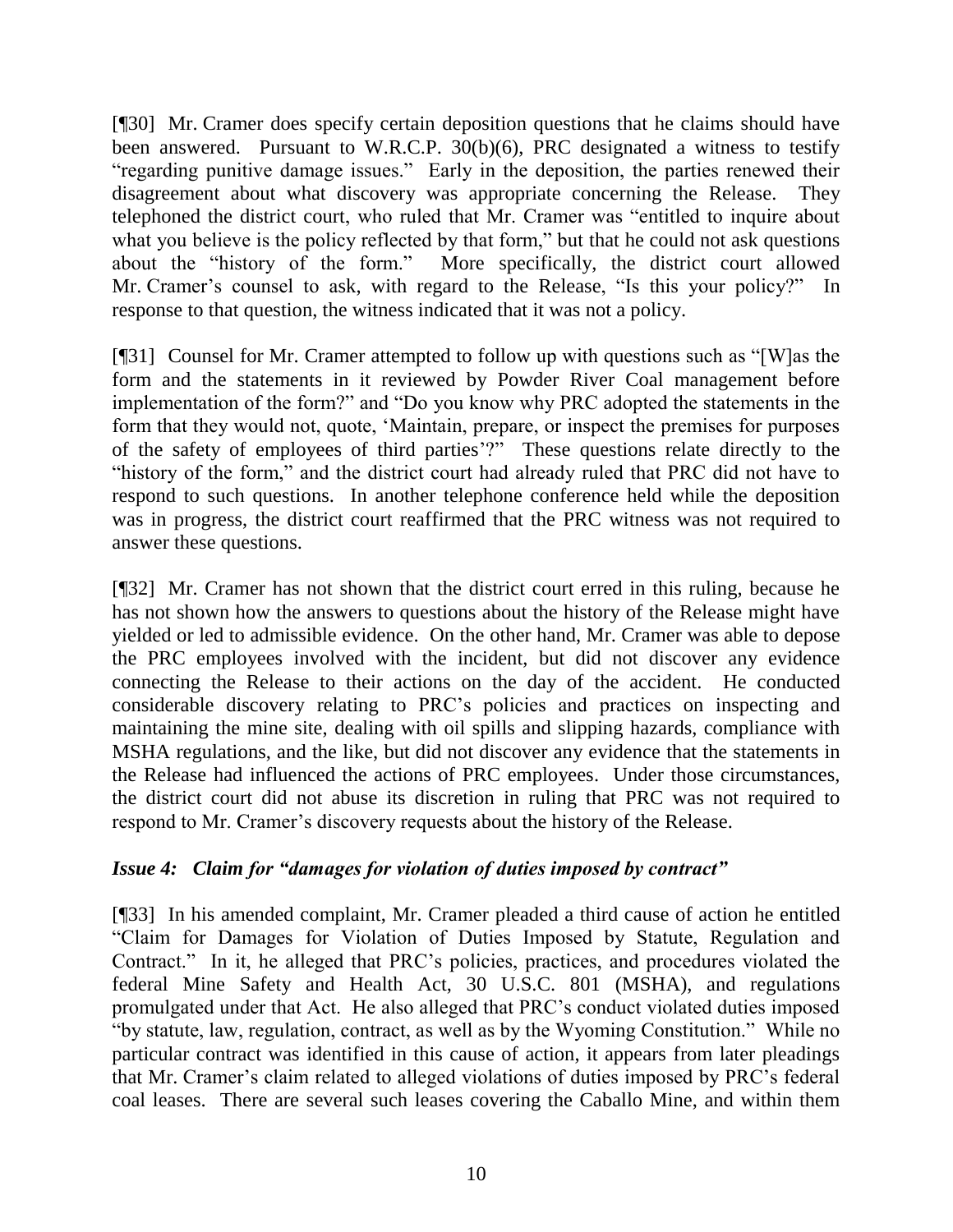are various provisions setting forth obligations such as a duty to "maintain a safe working environment" and to "carry on all operations . . . having due regard for the prevention of injury to life, health, or property."

[¶34] PRC moved to dismiss this cause of action. The district court granted the motion, explaining that it was "unable to locate anywhere a recognized claim such as the one listed as Plaintiff's Third Cause of Action." Upon dismissing this as a "stand alone" claim, the district court also stated that:

> Evidence of the Defendants' alleged implementation of what the Plaintiff feels are illegal policies, practices and procedures may go to demonstrating the standard of care, as the MSHA regulations may be used to demonstrate that the Defendant[s] owed some duty of care to this Plaintiff. Therefore, the court is not foreclosing use of the evidence . . . for purposes of establishing a duty and/or standard of care.

In his appeal brief, Mr. Cramer indicates that he is not appealing the district court's decision with regard to duties imposed by statute or regulation. That is because, at trial, the district court allowed Mr. Cramer to present evidence concerning certain MSHA regulations, and instructed the jury that regulatory violations could be used as evidence in support of Mr. Cramer's negligence claim. What Mr. Cramer does challenge on appeal is the district court"s decision to dismiss his cause of action relating to duties imposed by contract.

[¶35] We review a district court's grant of a motion to dismiss using this standard:

When reviewing W.R.C.P. 12(b)(6) motions to dismiss, we accept the facts stated in the complaint as true and view them in the light most favorable to the plaintiff. We will sustain such a dismissal when it is certain from the face of the complaint that the plaintiff cannot assert any fact which would entitle him to relief.

*Ballinger v. Thompson*, 2005 WY 101, ¶ 9, 118 P.3d 429, 433 (Wyo. 2005) (internal citation omitted).

[¶36] "It is hornbook law," Mr. Cramer contends in his brief, "that a duty may arise by contract." In support of that contention, he cites three Wyoming cases, all of which contain language very much like this:

> There are four elements to a negligence cause of action: (1) the defendant owed the plaintiff a duty to conform to a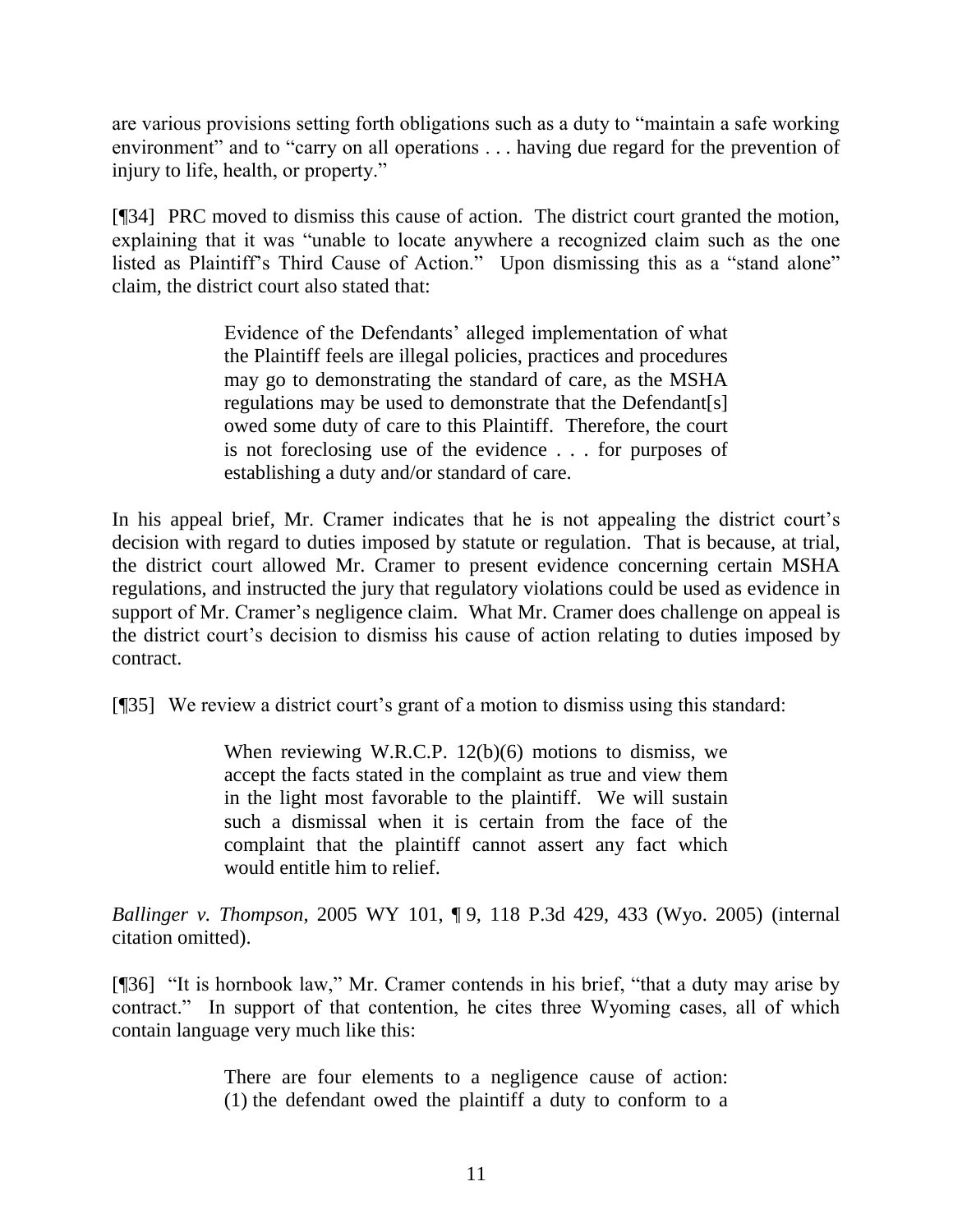specified standard of care; (2) the defendant breached the duty of care; (3) the defendant"s breach of the duty of care proximately caused injury to the plaintiff; and (4) the injury sustained by the plaintiff is compensable by money damages. Whether a duty exists is a question of law for the court and may arise based upon common law, contract or statute.

*Downtown Auto Parts, Inc. v. Toner*, 2004 WY 67, ¶ 8, 91 P.3d 917, 919 (Wyo. 2004) (internal citation omitted); see also *Becker v. Mason*, 2006 WY 143, ¶ 6, 145 P.3d 1268, 1270 (Wyo. 2006); *Natrona County v. Blake*, 2003 WY 170, ¶ 6, 81 P.3d 948, 951 (Wyo. 2003). All three cases support the proposition that a contract may give rise to a duty, and that duty is one of the elements of a negligence claim. They do not support Mr. Cramer"s contention that PRC"s alleged breach of contract provided him a basis for pursuing a separate tort claim against PRC apart from the negligence claims he pursued at trial. The cases cited by Mr. Cramer do not establish that the district court erred in dismissing this claim as a separate cause of action.

[¶37] What these cases do support is the district court"s decision that a contractual breach may be used as evidence to support a negligence claim. The district court had explicitly stated that it was not foreclosing the use of such evidence for purposes of establishing a duty or standard of care. As noted above, Mr. Cramer did present evidence at trial suggesting that PRC had violated certain regulations, and used that as evidence to support his negligence claim against PRC. In contrast, he never attempted to offer into evidence any contract or lease that might have established PRC"s duty or standard of care, nor did he offer any evidence that PRC had breached any contractual obligations. The district court's ruling did not preclude Mr. Cramer from introducing evidence that PRC may have violated duties imposed by contract, and accordingly, we cannot conclude that the ruling was in error.

# *Issue 5: Expert testimony regarding whether PRC violated applicable regulations*

[¶38] In his pretrial memorandum, Mr. Cramer designated an expert witness to testify about applicable safety standards, chiefly the MSHA regulations at 30 CFR §§ 77.1713 and 77.409. The expert was also designated to offer his opinion that PRC had violated those standards. PRC designated counter experts to offer opinions that PRC had not violated the MSHA standards. On the parties' cross motions to limit the experts' testimony, the district court allowed the experts to testify about the safety standards. It did not allow the experts for either side to present opinions on whether PRC had violated or complied with those standards. Mr. Cramer appeals that decision. As noted above, we review evidentiary rulings for abuse of discretion.

[¶39] Mr. Cramer claims that the district court improperly limited his expert's testimony on the regulations and the applicable standard of care. That claim is not borne out by the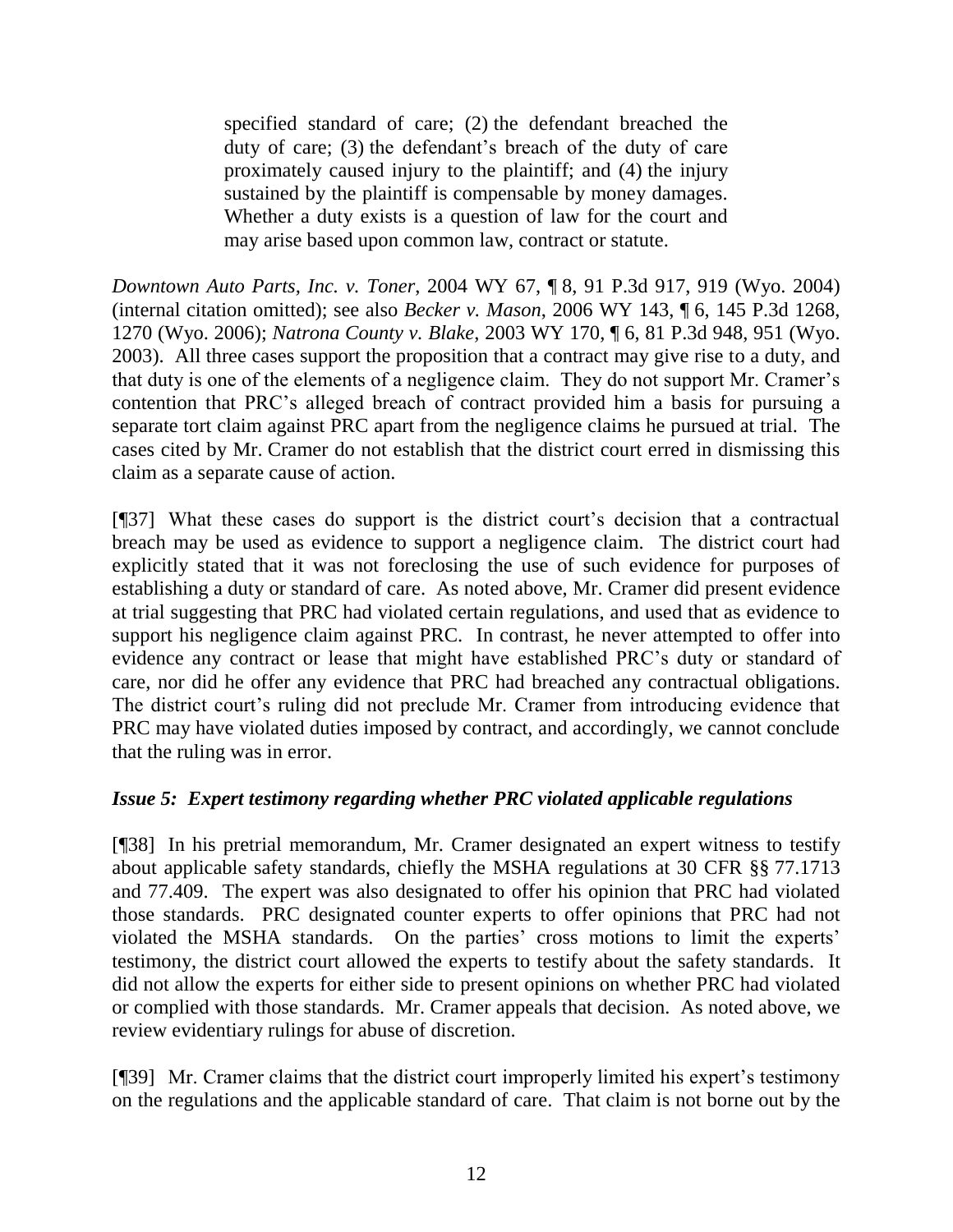record. The district court allowed the expert to testify about the general regulatory framework of MSHA, and about the specific regulations pertinent to the case. It allowed the expert to explain the regulations, if necessary, and to indicate their application to PRC. The record establishes that the district court allowed all of the expert testimony offered by Mr. Cramer dealing with the regulations and the standard of care.

[¶40] The district court did, however, exclude the expert"s opinion on whether PRC violated the MSHA regulations. In excluding this testimony, the district court commented that it "invades the province of the jury." Mr. Cramer correctly points out that, under W.R.E. 704, expert testimony "is not objectionable because it embraces an ultimate issue to be decided by the trier of fact." On that basis, he claims that the district court erred in limiting the testimony of his expert witness.

[¶41] When the district court"s comments are placed in context, however, they indicate a different basis for limiting the expert's testimony. The district court said it had "considered the several motions to strike in connection with . . . *Daubert*." This is a reference to *Daubert v. Merrell Dow Pharms., Inc.*, 509 U.S. 579, 113 S.Ct. 2786, 125 L.Ed.2d 469 (1993), "a seminal case involving the proper foundation for admission of expert testimony." *Walters v. State*, 2008 WY 159, ¶ 8 n.1, 197 P.3d 1273, 1276 n.1 (Wyo. 2008). The district court further explained that "there are a couple of factors that aid in determining the propriety of expert testimony, even before the *Daubert* factors come into play. And it is really on the basis of one of those factors that the Court is going to issue its ruling here." As the district court's comments suggest, *Daubert* is wellknown for establishing four factors to be used in determining the admissibility of expert testimony pursuant to F.R.E. 702.<sup>1</sup> Daubert, 509 U.S. at 593-94, 113 S.Ct. at 2796-97. But as the district court"s comments also indicated, the *Daubert* opinion stated that, even before applying those four factors, a "trial judge must determine at the outset" whether the expert opinion offered "will assist the trier of fact to understand or determine a fact in issue." *Id*., 509 U.S. at 592, 113 S.Ct. at 2796.

[¶42] The district court noted that the regulations in question "appear pretty straightforward" and not difficult to understand. The accuracy of that comment is apparent from the text of the regulations, as quoted in the jury instructions. Instruction No. 35 read as follows:

> You are instructed that MSHA Regulation codified at 30 CFR Chapter 1, Section 77.409, states as follows: "(a) shovels . . .

<sup>&</sup>lt;sup>1</sup> This federal rule is nearly identical to W.R.E. 702, and we have expressly adopted the *Daubert* analysis for use under the Wyoming Rules of Evidence. *Bunting v. Jamieson*, 984 P.2d 467, 471 (Wyo. 1999).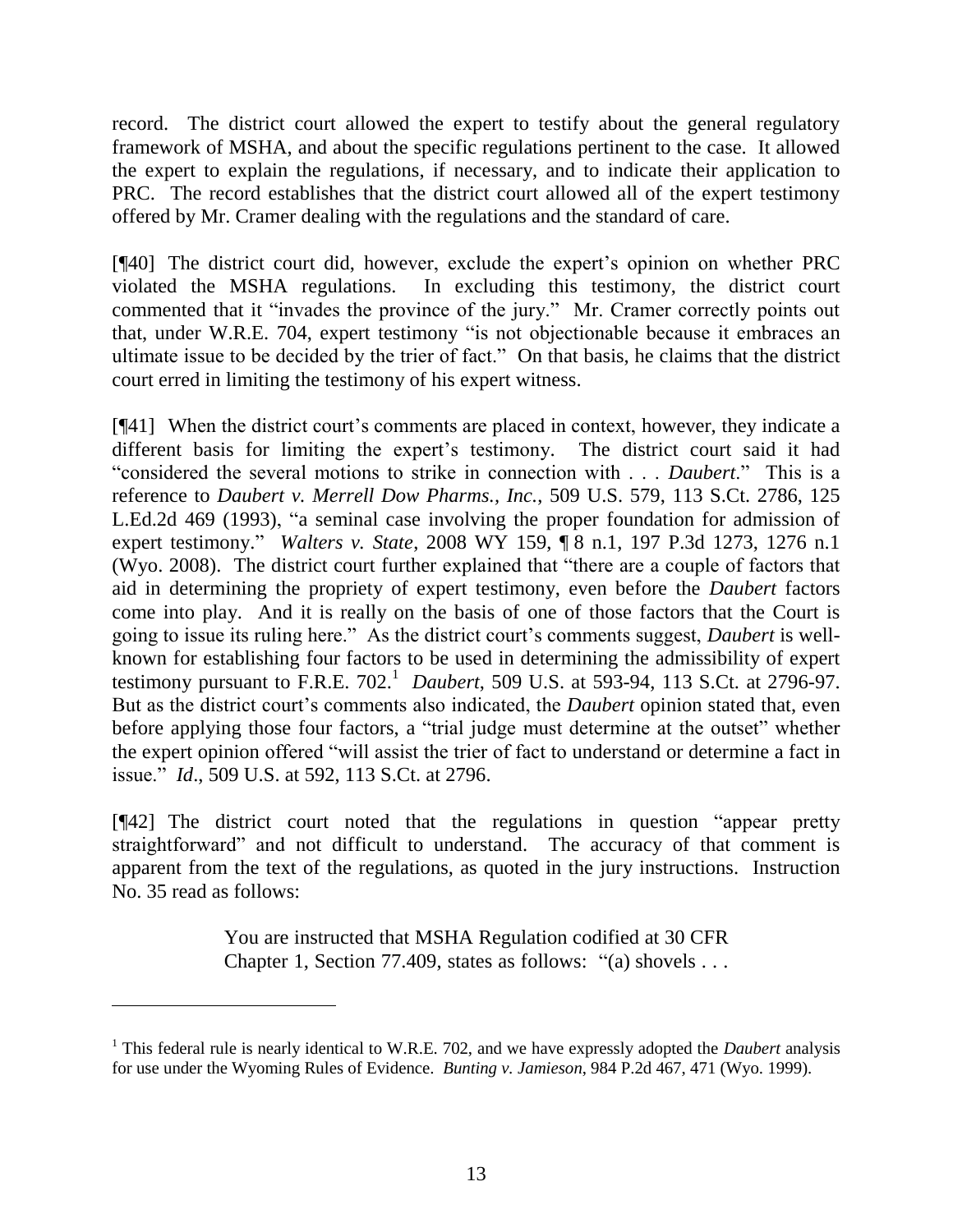shall not be operated in the presence of any person exposed to a hazard from its operation . . . ."

It was followed by Instruction No. 36:

You are instructed that MSHA Regulation codified at 30 CFR Chapter 1, Section 77.1713, states as follows: "(a) At least once during each working shift, or more often if necessary for safety, each active working area and each active surface installation shall be examined by a certified person designated by the operator to conduct such examinations for hazardous conditions and any hazardous conditions noted during such examinations shall be reported to the operator and shall be corrected by the operator."

[¶43] When a statute or regulation establishes the applicable standard of care with reasonable clarity, "expert testimony as to that standard and its breach are unnecessary." *Hulse v. First American Title Co.*, 2001 WY 95, ¶ 60 n.9, 33 P.3d 122, 141 n.9 (Wyo. 2001). In a case presenting a similar issue, we affirmed a district court's ruling that an expert could not give his opinion that a landlord had violated applicable building code regulations:

> A district court is vested with discretion to exclude expert testimony if it is deemed unnecessary or not helpful to the trier of the factual issues.... Whether in any given case expert testimony is necessary to aid the jury in its search for the truth depends upon a variety of factors readily apparent only to a trial court, and we must depend heavily upon its judgment.

> We find that the district court did not abuse its discretion in refusing to allow Lyden to present expert testimony. The proposed expert testimony involved matters that the average juror could understand. The safety of stairs, including handrails and headroom, is not so beyond an average person's experience and understanding that expert testimony is required to explain it. The district court reasonably concluded that the testimony should not be allowed, and no abuse of discretion occurred.

*Lyden ex rel. Lyden v. Winer*, 913 P.2d 451, 455-56 (Wyo. 1996) (internal citations omitted). In Mr. Cramer's case, it was not unreasonable for the district court to determine that the jury could understand the regulations, and that the jury was capable of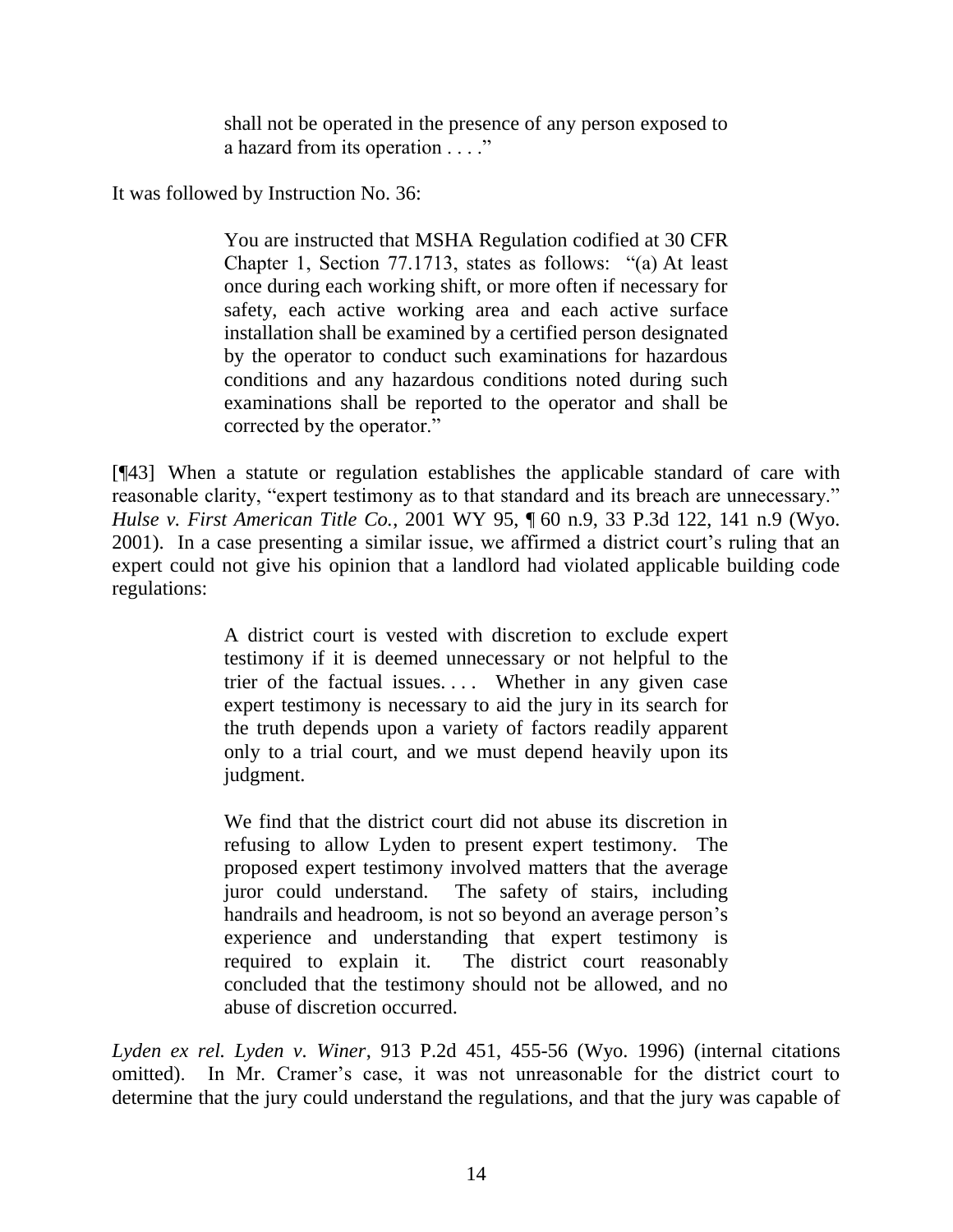determining whether PRC"s actions had violated the regulations without the need of expert opinion. Depending heavily on the district court's judgment, as exercised under the particular circumstances of this case, we conclude that the district court did not abuse its discretion when it determined that the expert opinion testimony was unnecessary and not helpful to the jury.

# *Issue 6: Response to jury question*

[¶44] As discussed above, Mr. Cramer's expert testified at trial about applicable MSHA regulations, but was precluded from offering an opinion that PRC had violated those regulations. At the end of the expert's testimony, the district court asked the jury if they had any questions for the witness. One juror submitted this written question: "In your expert opinion, did the mine violate any MSHA rules that day?" Outside the hearing of the jury, the parties repeated their positions on whether this opinion was admissible evidence. The district court also repeated its previous decision: "The Court already ruled. He is not going to testify whether or not that was a violation." The jury was then informed as follows:

> Ladies and gentlemen, there was one question propounded by a juror, but as I think the instructions that I read to you [said], there are occasions when questions are put by jurors that cannot be asked for a legal reason, and this question falls into that category and will not be asked.

[¶45] Mr. Cramer challenges that ruling on appeal, and reprises his argument that the expert should have been allowed to testify that PRC had violated the MSHA regulations. We have already concluded that the district court did not abuse its discretion in ruling that the expert's opinion on this issue was inadmissible. Considering the circumstances, it was not unreasonable for the district court to maintain that position even after a juror asked the question. The district court had ruled that neither of the party"s experts would be allowed to answer that question. It had said that the regulations were understandable to a jury. It knew, as the jury did not, that the regulations would be quoted in the jury instructions. The district court also knew that the jury had heard, or would hear, extensive testimony about the actions of PRC"s employees relating to the accident. There was a reasonable basis for the district court to conclude that the jury was capable of determining whether PRC had violated the applicable regulations without expert opinion testimony on that issue. We find no abuse of discretion in the district court"s decision to remain consistent with its prior ruling that the expert's opinion was not admissible because it was not helpful to the jury.

# *Issue 7: Applying collateral estoppel to claims involving cervical injuries*

[¶46] After his accident at the Caballo Mine, Mr. Cramer filed a worker's compensation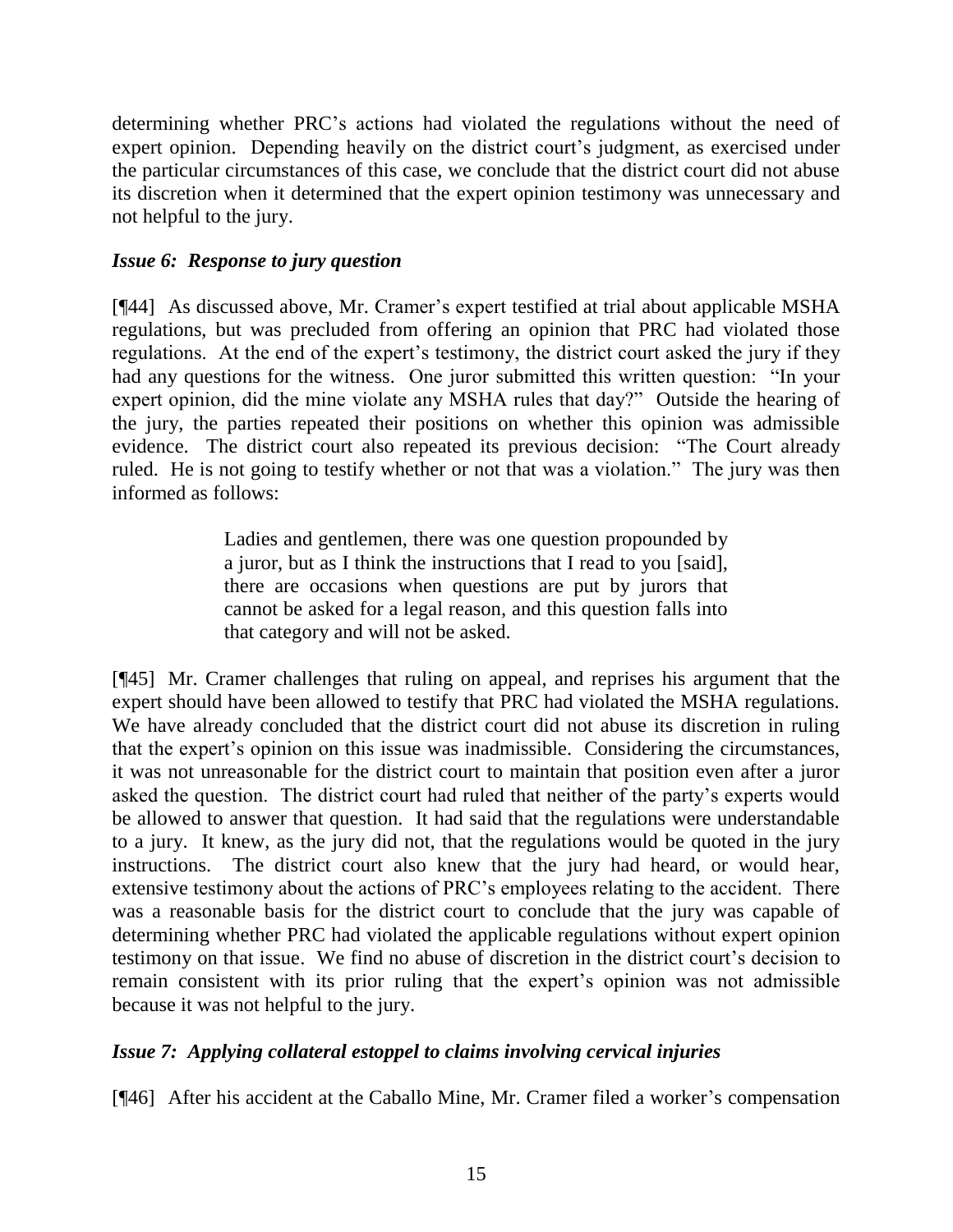claim to recover medical costs associated with his injuries. The Workers' Safety  $\&$ Compensation Division allowed the claims for the injuries to his foot and knee, but denied his claim for neck injuries on the basis that Mr. Cramer failed to prove that it was caused by or related to his workplace accident. On appeal, we affirmed that decision. *Cramer*, 120 P.3d 668.

[¶47] In his suit against PRC, Mr. Cramer included claims for damages relating to his neck injury. PRC moved for partial summary judgment, asserting that the claims relating to his neck injury were barred by the doctrine of collateral estoppel. The district court granted PRC"s motion for partial summary judgment, and Mr. Cramer appeals.

[¶48] On appeal, PRC contends that the issue is moot. Because the jury found against Mr. Cramer on the issue of liability, PRC maintains, it never reached the question of damages. It does not matter, then, if evidence about damages from the neck injury was excluded. We agree. The jury found that PRC was not liable for any of Mr. Cramer's damages, and "therefore, any issue relating solely to damages is moot." *McGuire v. Solis*, 2005 WY 129, ¶ 8, 120 P.3d 1020, 1023 (Wyo. 2005).

[¶49] Mr. Cramer claims that the issue is not moot, however, because the jury "clearly knew that Mr. Cramer was not telling the whole story about what happened with the cervical spine," and that "could only have had a negative impact on the jury"s view of his credibility." In support of this position, Mr. Cramer cites two portions of the record. The first is from pretrial proceedings in which the district court decided to instruct the jury that it "may hear evidence related to a cervical spine condition suffered by the plaintiff," but that "this condition is unrelated to the incident in which the plaintiff was involved on October 18, 2002, at the Caballo Mine." This proceeding was held outside of the jury"s presence, and Mr. Cramer has not explained how it might have affected the jury"s perception of his credibility.

[¶50] The second portion of the record is from the trial transcript of PRC"s cross examination of Mr. Cramer. Counsel for PRC questioned him to clarify that he took medication in 2005 because of his neck condition, and that he had not worked during 2005 because he was concerned about his neck condition. Mr. Cramer suggests that this was a general attack on his credibility, but that is not reflected in the record. Mr. Cramer provides no further explanation of how the cross examination about his neck condition had an impact on the jury"s perception of his overall credibility. Unable to perceive how the district court"s limitation on evidence relating to his neck injury could have affected Mr. Cramer's overall credibility, we continue to agree that the issue of whether such evidence should have been allowed is moot.

## *CONCLUSION*

[¶51] We have considered each of Mr. Cramer"s appeal issues, and conclude that the